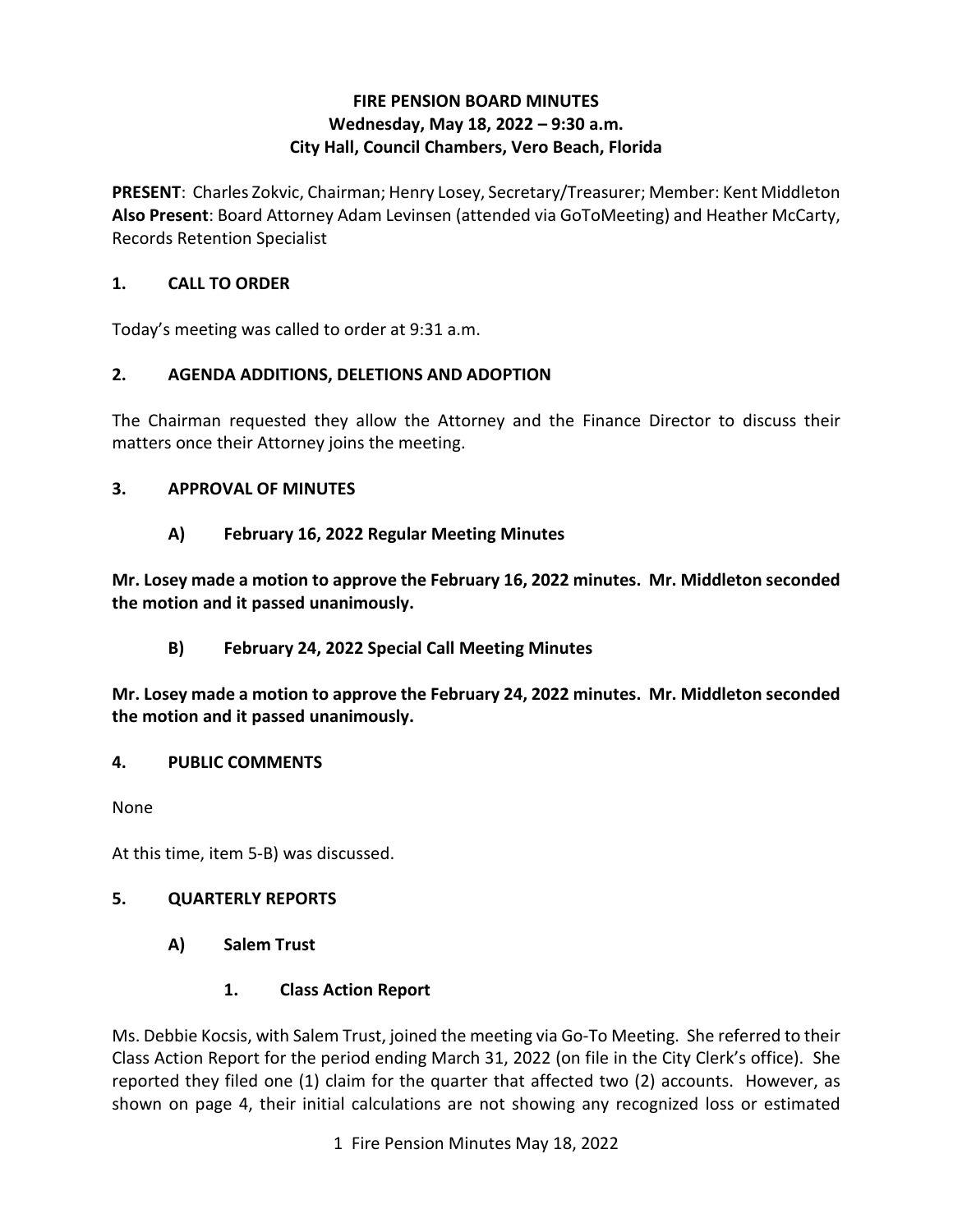payouts, but they are still filing the proof of claim in case. Also, for the quarter, she reported they collected \$88.10 for Trinity Industries claims.

# **2. Pensioner Portal**

 Ms. Kocsis referred to their material on their new pension portal included with their backup (on file in the City Clerk's office). She wanted to know if there was any interest in their portal or if they have any questions about it.

 Mr. Zokvic answered that that at this time, there was not any interest in pursuing the Portal. Ms. Kocsis said if anything changes in the future, they can look at it again.

At this time, item 5-C was discussed.

# **B) Highland Capital Management**

 Mr. Todd Wishnia, with Highland Capital, reported that this quarter had the worst quarterly performance in about two (2) years. He talked about some of the things contributing to the draw-down of the market, including inflation, supply chain issues, and rates being raised. He reviewed some of the other negative and positive things going on in the market.

 file in the City Clerk's office). He reviewed the returns shown on page 11 and reported the best performing sector was Energy with a return of 39%. He added that the Utilities sector was the only other sector with positive returns. The worst sector returns were in Communication Services, which was down -11.9%. He went over the charts on page 10, Performance Returns for they saw the pop in the Growth sector, which hurt them a little. Mr. Wishnia went to their Investment Review Report for the period ending March 31, 2022 (on Various Periods. He said they are still overweight to value, at about 65%. He said last quarter,

 get back to about 50-50, growth to value. Mr. West asked about their allocation between growth and value and asked if Highland is considering putting more money into growth. Mr. Wishnia answered that their objective is to

 Mr. Wishnia continued in his report on page 10, going over the returns shown for the quarter and the fiscal year to date (FYTD). He went over page 15, Fixed Income Sector Allocation.

 Mr. West asked in regards to fixed income, as they are continuing to add quality, are they adding any corporates. Mr. Wishnia explained they are keeping it towards treasuries and are not adding corporates at this time. He concluded by pointing out International was down for the quarter - 8.7%, compared the index which was down -10.6%. He said he hopes to have better news next quarter.

At this time, item 5-A) was discussed.

# **C) AndCo Consulting**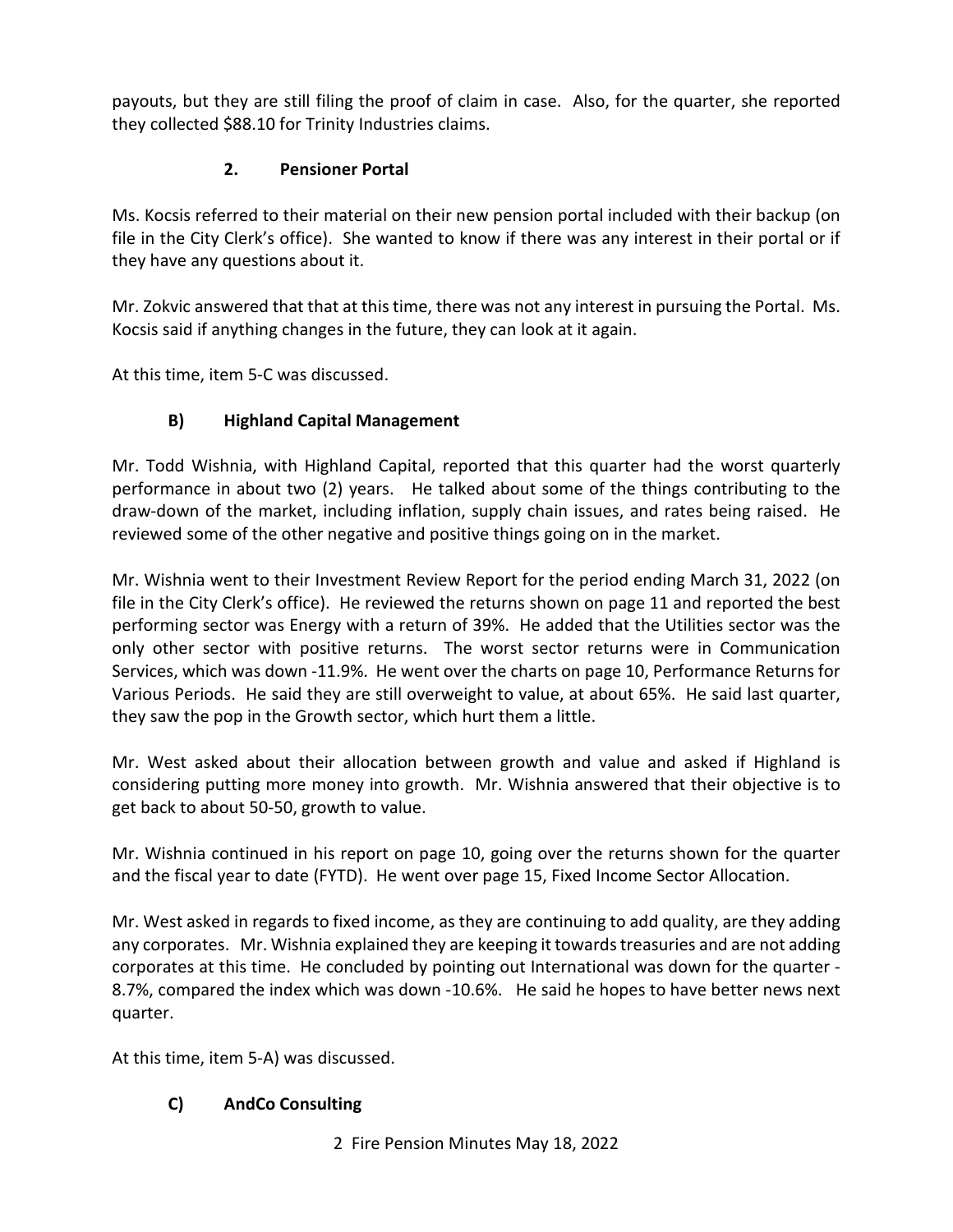assignments they have in place have fared very well through some crazy markets. He talked issues affecting it, including inflation issues, supply chain problems and COVID. Mr. Dave West, with AndCo Consulting, wanted to point out that their allocation and manager about some of the things that have been going on in March and April with the economy and

issues affecting it, including inflation issues, supply chain problems and COVID.<br>Mr. West referred to his Investment Performance Review for the period ending March 31, 2022 (on file in the City Clerk's office). He first wanted to point out some key numbers for April. He reported the S&P for the month of April was down -8.7% and equites were down -12.9%. He now. He talked about what has been occurring in the bond market. commented that on a good note, the US dollar is strong compared to global commodities right

shape and their program is holding up well. now. He talked about what has been occurring in the bond market.<br>Mr. West said he wanted to emphasize that Highland Capital fared very well in this environment.<br>He said this has been a very difficult environment for manage

shape and their program is holding up well.<br>Mr. West went to page 12, Asset Allocation Compliance, in their report. He explained they are line. He added they also need to raise additional monies for operating expenses. He suggested over their policy limit for domestic equity allocation and they need to get back to policy. He is going to suggest an opportunistic rebalancing and is recommending rebalancing to their 5% rule, which would mean taking 5% of the total assets off the table to move it back to the target center that they allocate the money that they don't need to go to the Highland Core Fixed Income.

 Mr. West summarized his recommendation is to rebalance domestic equities following their 5% letting them determine where that comes from, and of that amount, \$190,000 would go to Highland fixed income and the balance would go into the R&D account to continue to make rebalancing rule to get them back into compliance by having Highland sell \$385,000 in equity, retiree payments.

### **Middleton seconded the motion and it passed unanimously. Mr. Losey made a motion to accept their consultant's suggestion to rebalance as stated. Mr.**

 Mr. West continued in his report to page 17, Comparative Performance Trailing returns, and went over their bottom line. He reported the Total Fund (Net) was down -3.32%, compared to the was a positive 2.2%, which put them in the top 10 percentile. He went through the FYTD numbers shown on pages 17 through 19. He pointed out that PIMCO Diversified was down -7.10%, but Intercontinental did a great job for them and was up 16.05% for the FYTD and up 28.27% for the one-year number. index that was down -3.92%. The FYTD was a positive 1.69% return and the Total Fund (Gross) reminded them that since their upgrade last year, they have been slowly reducing their allocation to PIMCO Real estate, so that is an inconsequential allocation to the Plan. He pointed out that

 to Date. He reported that they opened on October 1, 2021 with \$8,002,656 and ended on Mr. West concluded with their bottom line shown on page 20, Financial Reconciliation Fiscal Year March 31, 2022 with \$7,739,272.

3 Fire Pension Minutes May 18, 2022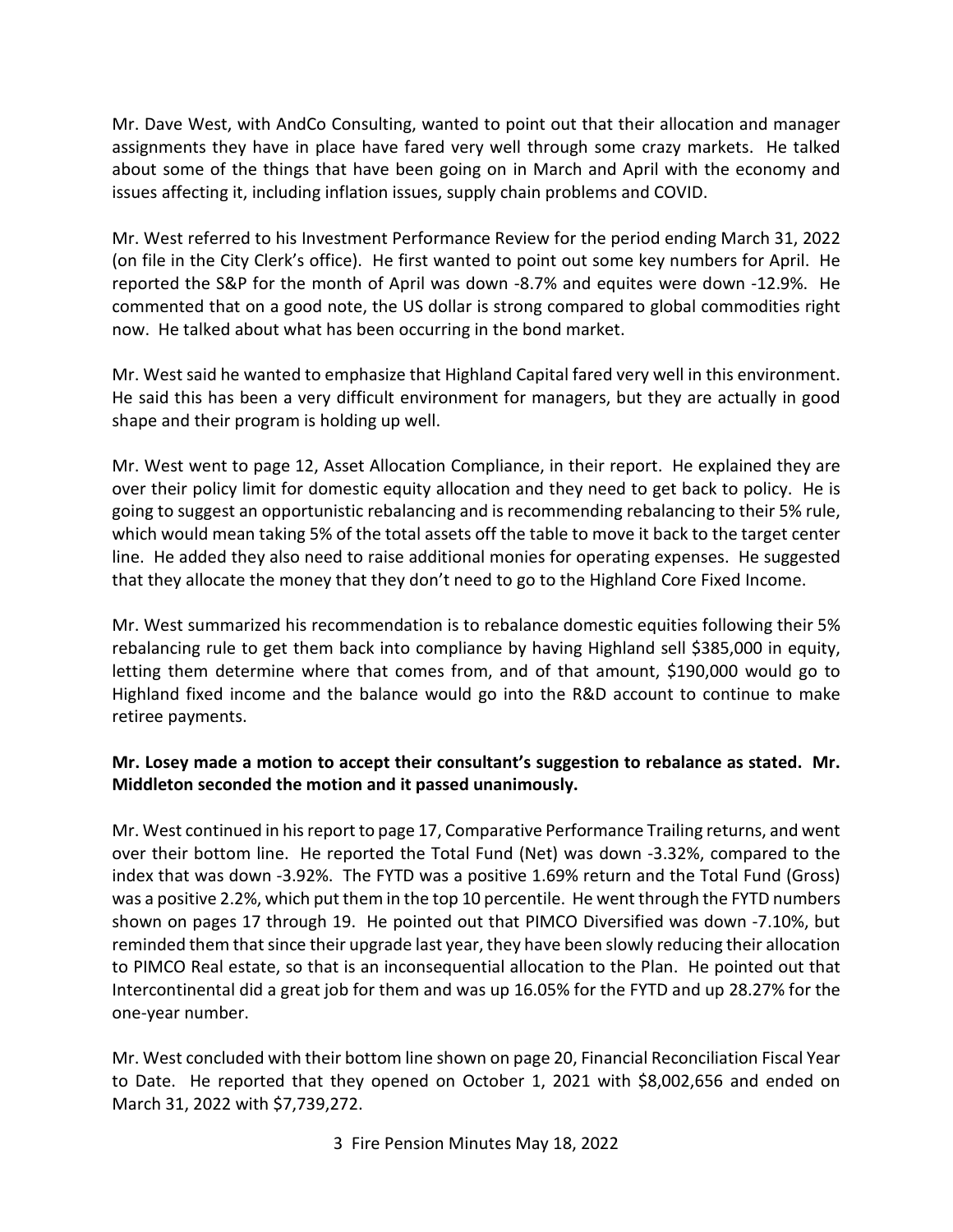Mr. West said he would work with Highland Capital to get the rebalancing completed.

#### **6. NEW BUSINESS**

None

#### **7. OLD BUSINESS**

#### **A) Update on Discussion with State re: Premium Tax Money**

 Mr. Adam Levinsen, Attorney with Klausner and Kauffman, joined the meeting via Go-To meeting. behind the scenes over the last couple of months. Their office has spent a lot of time going into the details of the report the State puts out to be fully prepared for the conference call with the State. He reviewed that the City wanted to put everything on the table and have transparency than a dozen closed plans that are over funded. He said they came up with legal arguments for the State as to why they felt this was not an issue and their money should not be turned off. He said he had good news to share. He wanted to talk about some of what's been going on in regards to the State's premium tax money. He commented that they have identified more

 head of the municipal retirement section, Mr. Keith Brinkman; Steve Barton, the head of the Police and Fire office for the last few years; two (2) state actuaries, Ms. Lawson and the City Attorney, Mr. John Turner. He explained they made many arguments to the State as to why they standpoint of their Share Plan. He said the Division absolutely agreed that if they pay them the money, they get to keep the money and the State would not ask for it back. He said they did not them they should not be penalized for putting everything on the table. The State promised that received the State's approval on the Annual Report and believes they are going to leave them alone this year and feels the money is as good as in the bank. He added that the State would have told them when they did the Annual Report review that they had an issue, but they didn't send any red flags or contingencies and approved it. He is very comfortable that they will be Mr. Levinsen reviewed that there was a conference call about this situation that included the don't think their money should be turned off and how they will never be fully funded from the say during that call what they were going to do, but thanked them for being transparent. He told they would keep them up to date and let them know what they decide. He said they have getting the check.

 Ms. Cindy Lawson, Finance Director, said that she appreciated that all the heavy hitters at the then they have determined that they deserve it and it can be deposited. Also, he related that if something about that in the approval letter if they were going to stop it. She added that "the State were involved in the conference call, which gave her a lot of comfort because she wanted assurances that if they got the money, it was theirs to keep. She said what Mr. Brinkman said that were the most important to her were that they are not aware of any time they have given money and retroactively asked for it back. Mr. Brinkman also said if they send them a check, they look at it and determine the City is not entitled to the money, then they should receive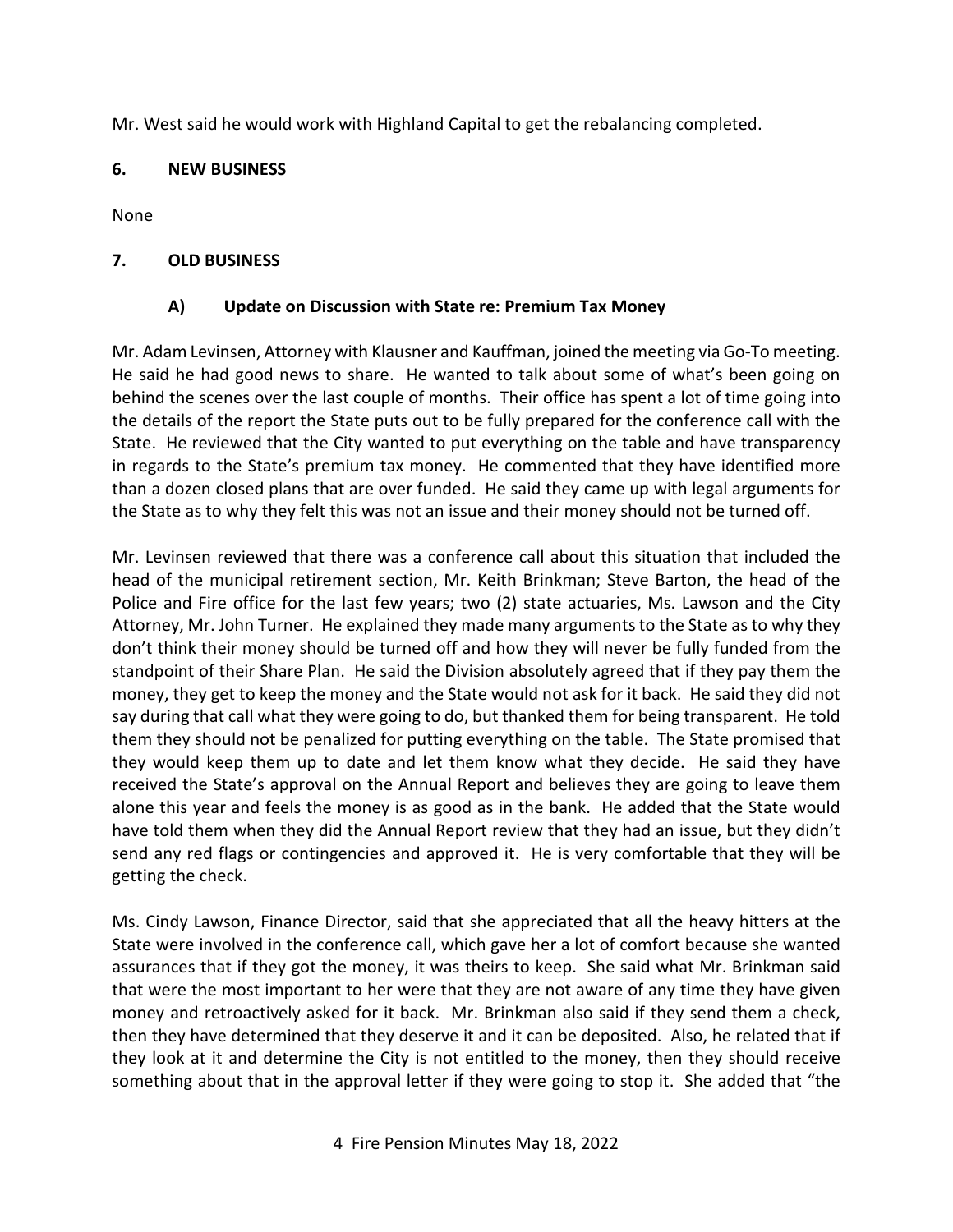check is in the mail" is not meaningful to her as a Finance Director, but now she knows that if they get the check, she is fully confident in depositing it.

 Mr. Levinsen said this year, they are good to go. But he wants to have a conversation about next year, because they don't know what is going to happen. He said he has solutions for next year that requires an Ordinance change to permanently resolve this issue. He said they could tweak the Ordinance so that more money gets shared with the members. He said the City might worry if they start giving money to members, is it going to take money out of the City's coffers. He said then you can pay money to the members. He thinks this issue can be permanently put to bed with an Ordinance change. other plans have put in cushions and mechanisms so that as long as you maintain a certain level,

 and the Plan's Actuary about what they can do to tweak the Ordinance to resolve this overfunded Mr. Levinsen said they are hoping for a conference call with himself and Ms. Lawson and the Chairman sometime in June or July to have a robust open transparent conversation with the City issue. He added this is a good problem to have.

 Ms. Lawson said she has budget workshops in the middle of July, but after that she is happy to engage in conversations to make this work for everyone.

engage in conversations to make this work for everyone.<br>Mr. Levinsen had a couple of other informational items to touch on. He will be sending an informational memo that they can talk about at theirnext meeting. He wanted to remind everyone about their Form 1 disclosures. The memo deals with the Secure Act in regards to required minimum distributions (RMD), which is the date when you have to start taking money out of pension plans. He said the Secure Act 2 is being proposed and would extend that age from 72 to 75. He will keep them updated.

 Mr. Levinsen said the next part of his memo involves the Department of Labor (DOL) and the interest in bit coin and cryptocurrency. The DOL is flashing red warning flags and urging pension plans not to rush into crypto/bit coin currency that is losing value rapidly.

 Mr. West added that Fidelity recently approved utilizing bit coin in their defined contribution program options. He suggested extreme caution before considering implementing any such investment.

#### **8. CHAIRMAN'S MATTERS**

# **A) Discussion of Klausner Invoices**

 being billed for some various memos and emails. He said the same day it was received, the Clerk's for payment. They just received a second invoice that included that past due amount and were Mr. Zokvic reviewed that Klausner and Kauffman had sent an invoice in March, which included office was notified that they needed to supply copies of those so the invoice could be processed again told that they are still waiting on copies of the emails and memos. Mr. Zokvic explained that during a conference call the day before with Mr. Levinsen, they discussed that and Mr.